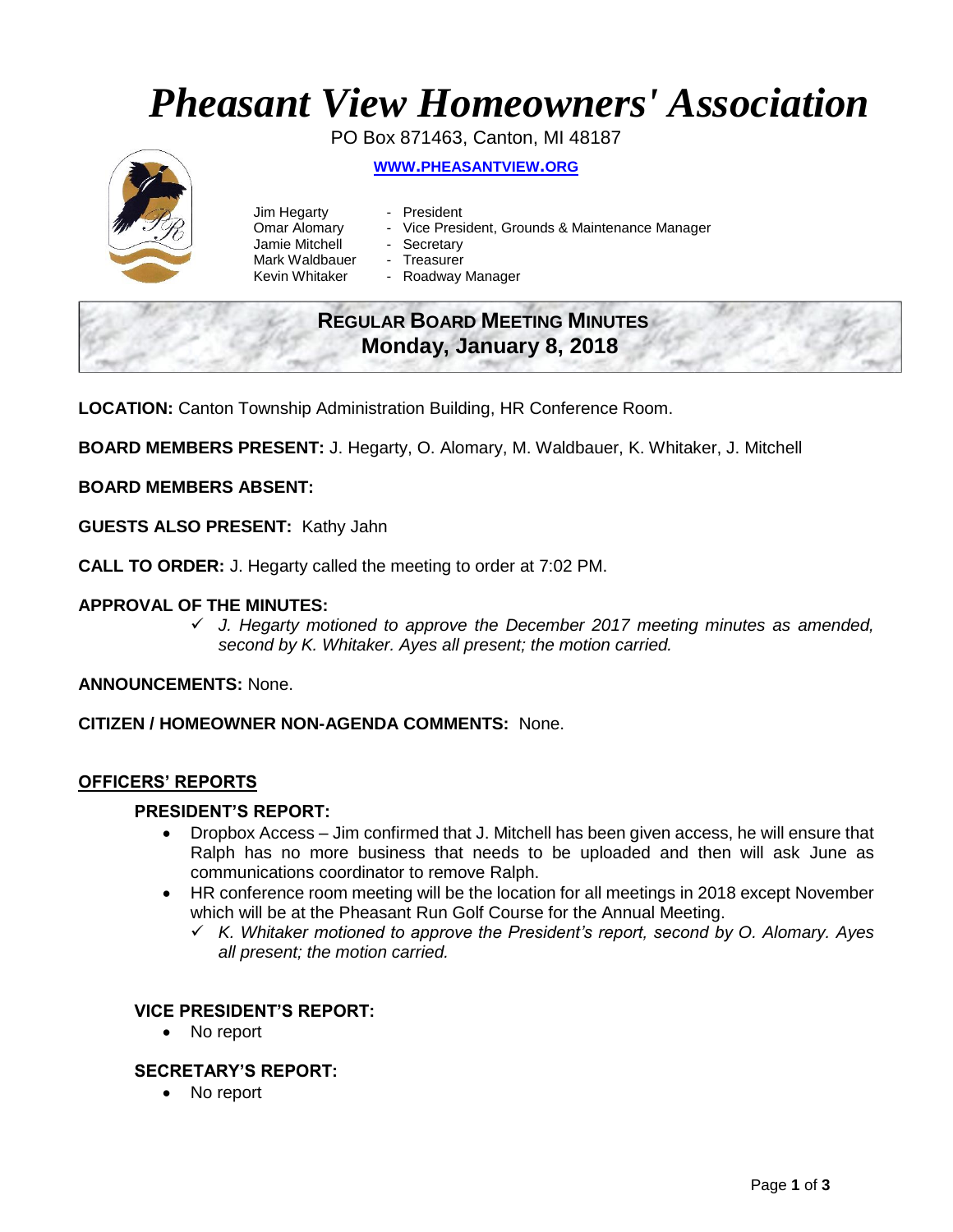#### **TREASURER'S REPORT:**

- 2018 Proposed Budget Mark walked through the entire proposed budget line by line, answered questions and the board made recommendations for small tweaks and changes. The final approved budget for 2018 is \$109,328.80.
- There was some concern that there is only \$3,617.28 in projected carry-over, the board will keep a very close eye on all spending for the 2018 calendar year to prevent overspending.
- Mark has come up with a way that offer the opportunity for homeowners to pay their annual dues via credit card using PayPal. There is no cost to the association, the transaction fees would be the responsibility of the homeowner.
	- *O. Alomary motioned to approve the 2018 Budget v.1.3, second by J. Hegarty. Ayes all present; the motion carried.*
	- *J. Hegarty motioned to approve the use of credit cards for annual dues payment, second by K. Whitaker. Ayes all present; the motion carried.*
	- *J. Hegarty motioned to approve the Treasurer's report, second by O. Alomary. Ayes all present; the motion carried.*

### **DIRECTOR and COMMITTEE REPORTS**

#### **ROADWAY MANAGER'S REPORT**:

- No PRRMA updates.
- Kevin has prepared a letter which will be sent to Wayne County requesting an assessment be completed for the Beck Rd/Crowndale Blvd intersection for a potential traffic light. This request was brought up by residents during our annual meeting in November. Kevin has educated us that this could take up to 6 months to have an assessment completed.
- There was some discussion around the potential of charging a fee to new homeowners to obtain a status letter for properties they are buying. Our sister subdivisions are charging new homeowners, but it is not clear how much and how they collect the fees. After much discussion, the Board decided that the logistics of managing the process would not be worth the minimal income generated from the fees. In addition, it's certainly not a warm and welcoming gesture from the Sub Division. PVHA will not be adopting that practice.

#### **ARCHITECTURAL REVIEW COMMITTEE (ARC):**

- Lot 144, 45400 Southwick; replace existing deck; approved 12.26.2017
- Lot 46, 2130 Stonebridge Way; exterior paint change; approved 12.6.2017
- Ralph Gleba has declined the opportunity to remain as a member of the ARC, Jamie has agreed to step into his role.
- Jim reached out to Chris Radzilowski to confirm she will remain on the ARC.

#### **SUBDIVISION COMMUNICATION COORDINATOR'S REPORT:**

 June will work on adding the PayPal information to allow for credit card payments of annual dues to the website.

#### **ACTION ITEM REVIEW:**

### **OLD BUSINESS:**

- Mailbox Initiative
	- $\circ$  Phase 2 will start in March depending on weather.
- Boulevard Tree Project
	- $\circ$  Omar will take over the management of the replacement project now that Ralph